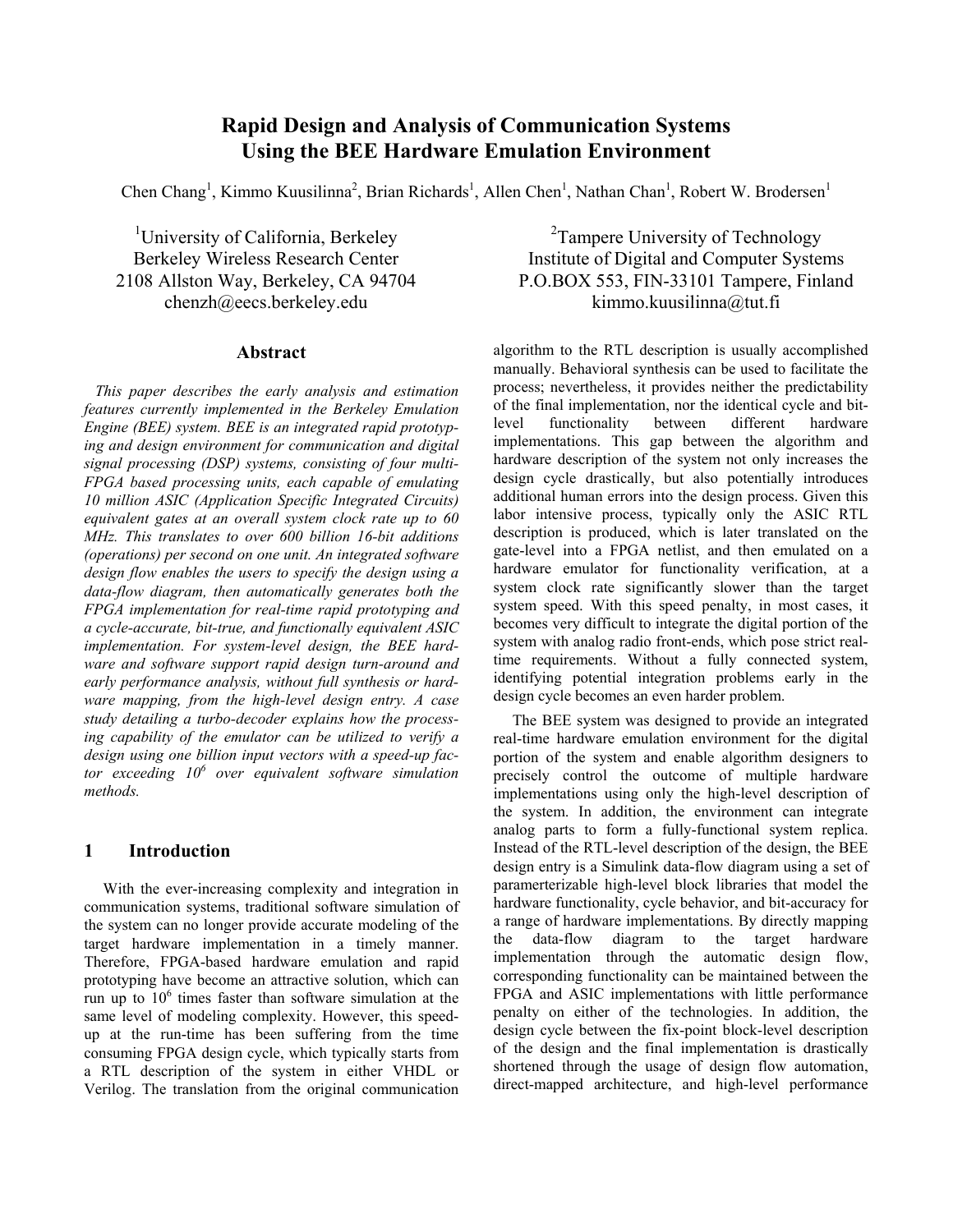estimation without synthesis. Therefore, the rapid turnaround time of design changes enables the users to explore a much wider range of the target design space enabling the analysis of multiple architectures and algorithms.

The rest of this paper discusses the hardware emulator in Section 2 and the integrated software design flow in Section 3. Section 4 presents a case study of a 3G cellular system like decoder design utilizing the BEE environment. Finally Section 5 concludes the paper. Due to the scope of this paper, the description of the BEE system concentrates on its features and applications on rapid system prototyping. More detailed description on the BEE system capabilities can be found in [1], [2].

# **2 The Emulation Engine**

### **2.1 System Overview**



**Figure 1: BEE emulation system overview**

As shown in Figure 1, the BEE emulation system consists of four major components. The BEE processing unit (BPU) is the emulation engine with 20 Xilinx Virtex-E 2000 FPGAs arranged in a two-level mesh structure. A StrongARM based control module running Linux OS is attached to each of the BPUs for configuration, run-time management, and communication to external servers and clients through the built-in Ethernet interface. High bandwidth communication between the BPU and the analog front-end is provided through the eight riser I/O cards attached to each BPU.

Designs for emulation start as Simulink diagrams on a client PC and are compiled on the dedicated back-end servers into the proper implementation format. For emulation purposes, the final output is the FPGA bit configuration file and the emulation run.

### **2.2 Emulation Capacity and Performance**

To properly emulate and prototype a communication system in an environment that models the final operation conditions as closely as possible, emulation capacity and overall system performance are the two critical hardware requirements for the emulation system.

Emulation capacity directly limits the size of the target design. Many modern communication algorithms have challenging requirements on the computational throughput, while maintaining low power consumption for mobile applications is important as an implementation target. Therefore, highly parallel low clock rate architectures can be used in such applications to achieve the throughput while minimizing the power [3].

The emulation capacity of the BEE emulator is verified using a reference design of 10240-tap FIR filter. The design utilizes all 20 FPGAs on a single BPU, with each FPGA implementing 512 taps of the FIR. Each tap consists of a 16-bit adder, 12-bit fix-coefficient multiplier, and a register. The design achieves a system clock rate of 28.5 MHz with continuous streaming input data. By counting the addition and multiplication as equivalent operations, the overall computation throughput exceeds 600 billion operations per second. The FIR design has an equivalent ASIC gate count of 8 million. By connecting all four BPUs through the external I/O cards, a total of over 30 million ASIC equivalent gates are available to the user. In addition, each of the 16 processing FPGAs has one external 1 Mbyte SRAM attached that is capable of operating at 110 MHz. The connection is 32-bit and therefore provides approximately 440 Mbytes per second off-chip memory bandwidth for high-speed data caching and other data storage-related operations.

In addition to the large design emulation capacity, a high overall system operation rate is not only crucial to meet the real-time requirements of the target application, but also essential in matching the emulation hardware to the final ASIC implementation of the design. In a multi-FPGA system, such as BEE, inter-FPGA connection speed and FPGA granularity are very important factors determining the overall system performance. In the BEE system, since the design goal is to provide a uniform high speed reconfigurable array on a single PCB, large capacity FPGAs are used to reduce the need for off-chip connections, while providing ample inter-chip direct parallel connections when needed.



**Figure 2: BEE interconnect structure, a) all twenty FPGAs and b) detailed routing in one**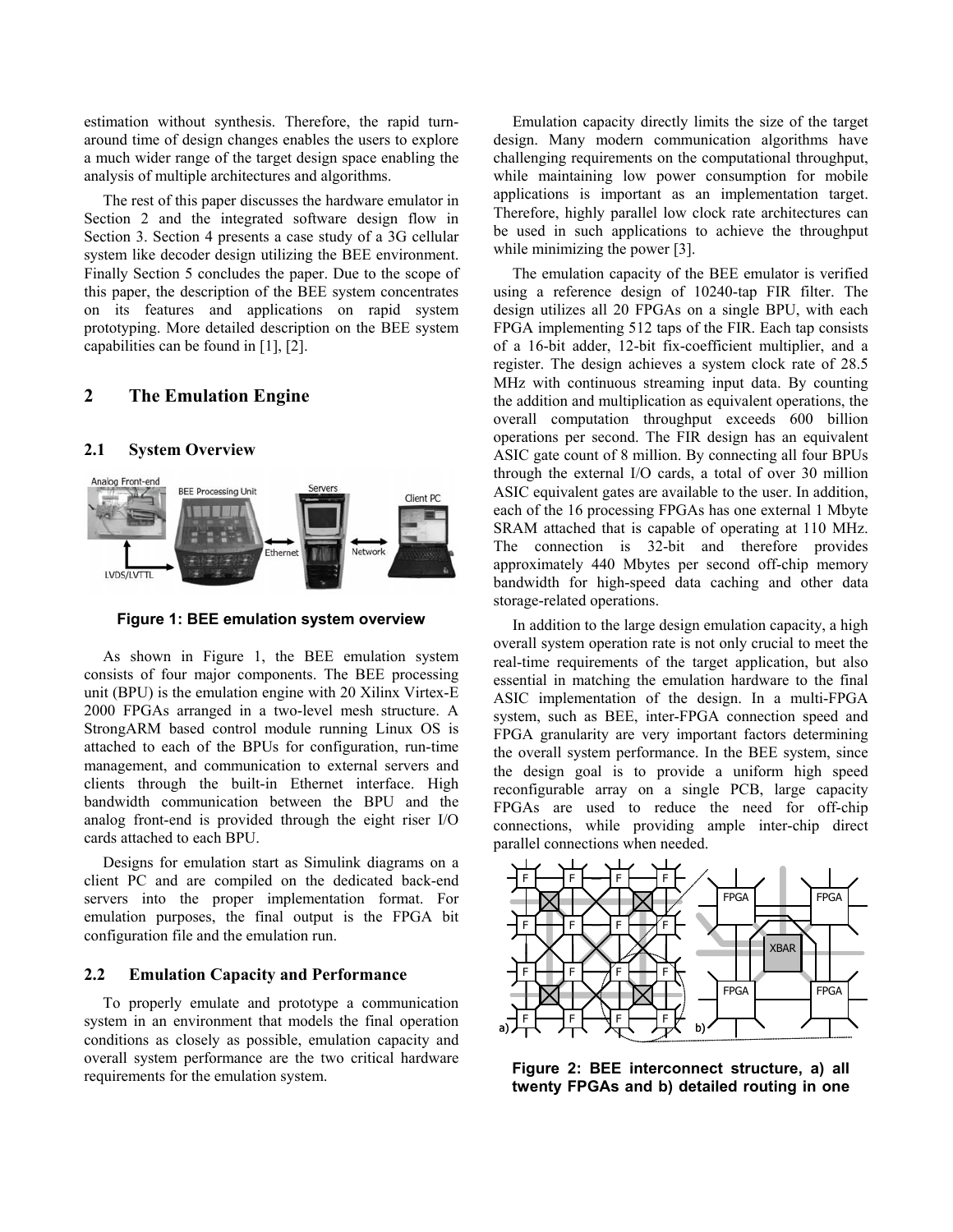### **board quadrant, emphasizing the nature of crossbar FPGAs.**

On each BPU, the 20 FPGAs are divided into two groups. The processing group consists of 16 FPGAs arranged in a 4-by-4 array, interconnected in an 8-way mesh structure with 48-bit point-to-point bidirectional connection between any two adjacent FPGAs in the group. The second group of 4 FPGAs forms a second layer mesh on top of the first layer mesh. These 4 FPGAs are called "XBARs" to distinguish them from the processing FPGAs. The processing array is logically divided into 4 quadrants. Each quadrant has one XBAR, which connects to all 4 FPGAs in the same quadrants through 36-bit connections. The four XBARs are additionally connected to each other through 96-bit connections. The resulting structure is called a two-layer mesh and depicted in Figure 2. All 20 FPGAs on the BPU can be used for both datapath components and control logic. For example, the 16 processing FPGAs can form a tightly connected datapath, while the XBARs are primarily used for centralized control logic and long range inter-FPGA communications. In addition, the XBARs can be configured to model non-ideal communication channels between multiple nodes implemented on different FPGAs.

Between the FPGAs on the same BPU, a 60 MHz connection speed has been verified using the LVTTL signaling standard on all BPUs. Locally within the same quadrant, FPGAs can communicate at as high as 100 MHz; however, to simplify the programming model, the lower bound of 60 MHz is used as the guaranteed register-toregister speed between any directly connected FPGAs. Figure 3 illustrates the number of hops needed for interchip communications from a corner or center FPGA. The two integer numbers in each square denote the two routing scenarios, either the first or second layer mesh, respectively. Therefore, any FPGA can communicate to any other FPGA on the same BPU within three clock cycles of latency.

| $\bullet$                                                                                                                                                     |  | $1/2$ $ 2/3 $ $3/3$ $ 3/3 $ $ 1/2 $ $1/2$ $ 1/3 $ $2/3$ |  |  |                                                                                                    |  |
|---------------------------------------------------------------------------------------------------------------------------------------------------------------|--|---------------------------------------------------------|--|--|----------------------------------------------------------------------------------------------------|--|
| $\left  \frac{1}{2}/2 \right  1/2 \left  \frac{1}{2}/3 \right  3/3 \left  \frac{1}{2}/2 \right  0 \left  \frac{1}{2}/3 \right  2/3 \right $                   |  |                                                         |  |  |                                                                                                    |  |
| $\left  \frac{1}{2}/3 \right  2/3 \left  2/3 \right  3/3 \left  \right $                                                                                      |  |                                                         |  |  | $\left  \frac{1}{3} \right  1/3 \left  \frac{1}{3} \right  \left  \frac{1}{3} \right  2/3 \right $ |  |
| $\frac{1}{2}$ 3/3 $\frac{1}{3}$ 3/3 $\frac{1}{3}$ 3/3 $\frac{1}{3}$ 3/3 $\frac{1}{2}$ 2/3 $\frac{1}{2}$ 2/3 $\frac{1}{3}$ 2/3 $\frac{1}{3}$ 2/3 $\frac{1}{3}$ |  |                                                         |  |  |                                                                                                    |  |

**Figure 3: Inter-FPGA connection hop counts** 

# **2.3 Run-time Data I/O**

In a rapid prototyping environment, the external data I/O interface directly affects the flexibility of the overall system

as well as the overall performance when connected with the analog portions of the target design. The BEE system is designed to support two run-time data I/O modes: *real-time emulation* mode and *hardware acceleration* mode.

In real-time emulation mode, the emulator is directly connected to the analog front-end through the riser I/O card. The goal is to prototype both the digital and analog parts of the design in one framework at the final operation speed of the target design. Therefore, the data I/O speed and bandwidth is crucial to meet the requirements set by the analog front-end. The riser I/O cards support either LVDS or LVTTL signaling by substituting a different resistor network on the cards. Each riser card fans out 300 single-ended or 150 differential pair signals to six 68-pin external connectors. When configured to use the LVDS signal standard, a reliable signaling speed of 160 MHz has been verified on the links. This aggregates to approximately 192 Gbits per second raw bandwidth per BPU using all the eight riser I/O cards. Typically, the analog front-end is directly connected to the FPGA to reduce latency. If custom data buffering is needed for synchronization, the FPGA can be configured to meet the application requirements. Therefore, a wide range of analog front-ends can be readily connected to the emulator with minimal changes to the interface. For example, in an ultra wide band radio application prototyped using the BEE system, the ADC samples the analog signal at 1.2 GHz, thus creating a continuous data stream of 9.6 Gbps. After parallelizing the data stream on the analog board into eight 160 MHz streams, the data can be easily transferred through three one meter long cables to the BEE emulator, and then further parallelized on the FPGAs down to 40 MHz streams for digital processing.

As an alternative to hardware emulation, the BEE can also be used for hardware acceleration. In this mode, since the goal is to emulate and functionally verify a portion of the digital system with extensive test vectors, a high bandwidth I/O interface is not always necessary. Rather a flexible interface that can be easily integrated with the Simulink design entry and simulation environment would be desirable. Figure 4 illustrates the hardware-in-the-loop data I/O interface used in the BEE system. Using the Matlab control GUI, users can connect to the BEE emulator from anywhere on the network. All necessary operations, such as configuring the FPGAs, download or upload of data at run-time, and changing the main system clock rate can be accomplished remotely.

The Matlab control GUI sends data or control packets through the network to the Ethernet interface on the Strong-ARM Linux module where a software daemon controls the operations of the FPGAs through a 14-bit bus. On each running FPGA, a special control module is inserted into the user design, which consists of an embedded bus controller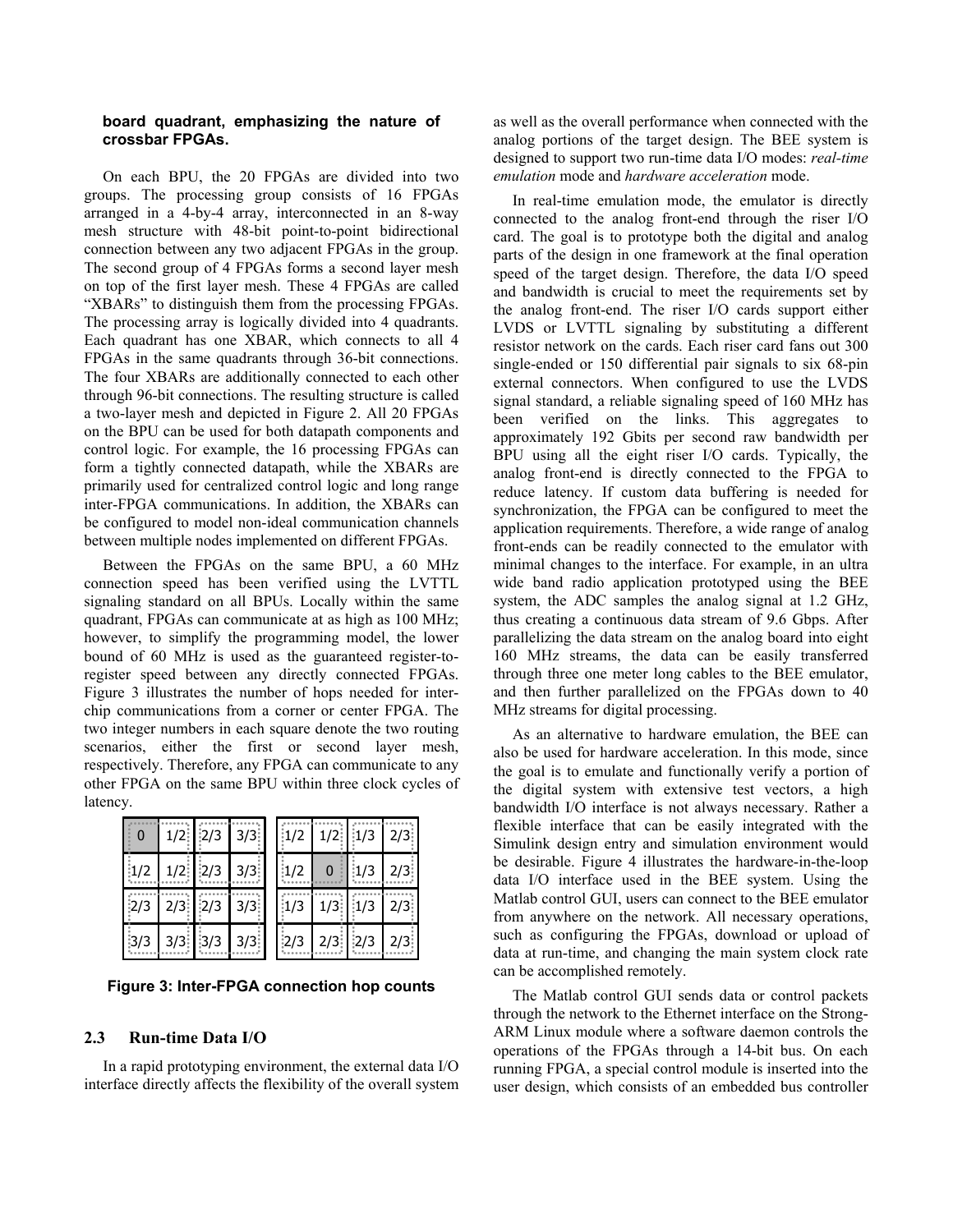and two dual port SRAM blocks. From the user design **3 Integrated Design Flow** perspective, the control module operates as an ideal SRAM with two address ports, one for read and the other for write. Internally, the two dual port SRAM blocks operate independently to support simultaneous read and write from the user design. The embedded controller arbitrates the memory operations sent from the software daemon to the two SRAM blocks, and also controls the on-chip clock used by the emulated design. Therefore, design states can be maintained during run-time data operations.



**Figure 4: Hardware-in-the-loop Data I/O Interface** 

The overall data throughput is limited by the 10Base-T Ethernet interface on the Linux module maximally to 1 Mbytes per second, which is typically much slower than the data processing rate of the user design emulated on the FPGA hardware. Therefore, input data needs to be first stored in the SRAM before it can be batch processed by the hardware. The emulation results are sent back to the user to be viewed on a Matlab controlled GUI. Since this is not very efficient when dealing with a large amount of input data, the alternative is to generate the input data with the FPGA hardware. Illustrating a common approach in communication system designs, a small amount of known input data is first used to verify that the hardware emulation works identically to the Simulink simulation. Then a large amount of data is generated on-the-fly using hardware pseudo-random generators on the FPGA to further verify the correct behavior of the system as well as its performance. Typically millions or billions of input data vectors are used and the output is in the form of performance metrics calculated with the FPGA hardware, such as the bit error rate or packet error rate. Furthermore, communication channel characteristics and impairments can be modeled with the FPGA hardware as well, providing a controlled environment for the users to debug their designs. Section 4 will illustrate this process with a design example.

The basic approach has been to build this design flow using commercially available tools whenever possible and to use batch processing and scripting to allow the flow to be driven from the high-level description, a Simulink dataflow diagram, and automatically generate cycle-accurate bit-true hardware implementations for both FPGA emulation and ultimately an ASIC chip. Conventional implementation using a low-level hardware description language is thus avoided. Since the design flow is very complex with many detailed steps, this discussion concentrates on three things: rapid design iteration and optimization, abstraction model equivalency, and high-level performance estimation.

### **3.1 Rapid Design Iteration**

The design and analysis time for a particular design instance can be very dependent on the quality and speed that feedback is available from lower abstraction levels. A crucial optimization goal is the turn-around time when a change occurs at the top-level. The BEE estimation and verification flow, depicted in Figure 5, has three feedback loops (the black arrows in right in Figure) to provide information swiftly to the user. Architecture exploration is possible only if these loops are tight enough to allow the user to evaluate several architectures in timely manner. In addition, Figure 5 depicts the verification flow, in which the Simulink simulation determines the test-vectors that are automatically applied to validate the design on multiple lower abstraction levels.



# **Figure 5: BEE design verification and optimization flows.**

The emulation loop provides functional verification for the design, testing the algorithm and the architecture on hardware. The compilation run-time for the emulation depends on the design (and other factors), but a run-time of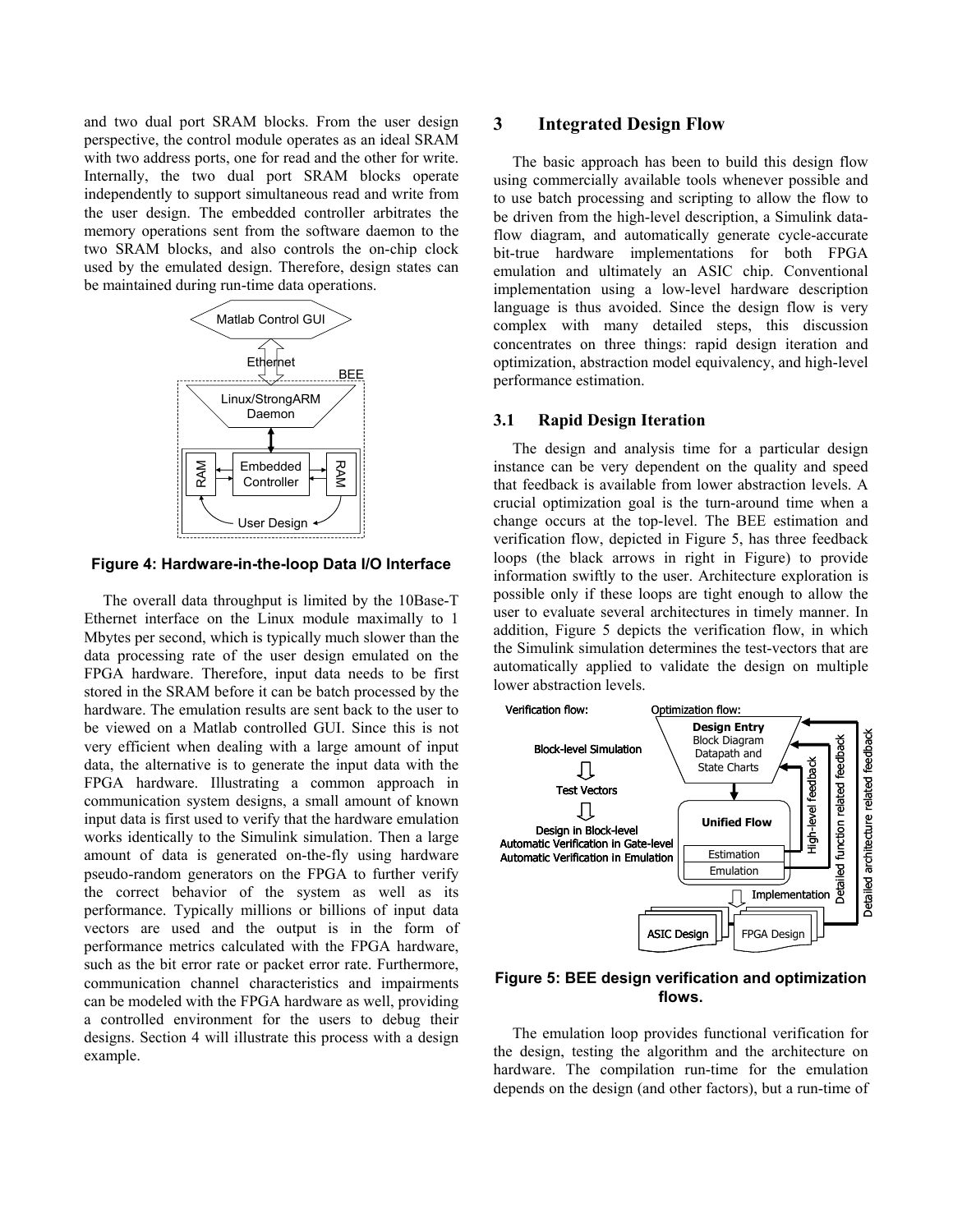less than an hour is typical for a FPGA populated up to 70% of the total area. The emulation run-time is heavily dependent on the nature of the test, the size of test-vectors, and the clock speed of the design. Finally, the implementations on an ASIC or a FPGA provide the final verification that the design operates properly and within the specified constraints, such as area and power.

With the emulator running at or near the intended clock speed of the final product, tests can be run on a design with real-world I/O if the rest of the system exists, test-vectors can be fed from mass storage devices, or test-benches can be compiled into the emulator to achieve comprehensive verification. Similarly, performance and functionality verification can be implemented on the emulator. In addition, these methods facilitate data collection over long periods of time, for example to validate signal to noise ratios or bit error rates, which may be so low that long tests have to be run to detect any error at all.

Design changes based on estimation can be done within minutes and emulation driven changes usually take a couple of hours. ASIC layout implementations can take a very long time, but it is the aim of this research to keep the tool flow run-time within one day. For example, a 1Mbit/s transmitter with an area of  $0.28$ mm<sup>2</sup> in  $0.13$ µm CMOS technology took 27 seconds to estimate the area. Correspondingly, the synthesis for emulation took 162 seconds and the ASIC layout 57 minutes. These times do not include simulations or emulation since those run-times are very dependent on what kind of information the designer is trying to gather. The exact values are relatively unimportant, but we find the speed-up factor of 127:6:1 from layout to synthesis to estimation in this example to be illustrative. The differences between these feedback abstractions tend to be even more pronounced with larger designs.

### **3.2 Implementation Flow and Equivalency**

The top-level design implementation flow is shown in Figure 6, which begins with a block diagram description of the algorithm that explicitly defines the data dependencies in a cycle accurate simulation. In addition, control is described by a graphical state machine entry that cosimulates with the data-flow description. This simulation can be performed in non real-time on a standard computer or by mapping to a library of equivalent blocks, allowing efficient FPGA and ASIC implementations. The blocks used in the data-flow description have a direct correspondence to the FPGA and ASIC libraries, which are all bit true equivalents. The FPGA libraries are based on vendor optimized library components and macros and the ASIC libraries are based on manually optimized architectures using Synopsys Module Compiler [4] as the datapath optimization tool. These parametrizable libraries provide a method to extend the descriptive power of the flow.

The correspondence between a FPGA and an ASIC implementation is functional. Both implementations are cycle and bit-accurate representations of the original description, but the internal hardware architecture may vary. Different low-level architectural optimizations for different target technologies are necessary to optimize the implementation so that the clock rates of both implementations can be approximately equivalent with typical clock speeds for applications on the order of 50 MHz on both platforms. The relatively low frequency clock rates are a result of the emphasis on low-power design practices and the use of a high level of parallelism to achieve the necessary throughputs.



**Figure 6: BEE Implementation design flow.** 

# **3.3 High-level Estimation**

Another key feature of the BEE design flow is the ability to generate high-level performance estimations on the same abstraction level as the design entry without detailed hardware synthesis. The goal is not to calculate exactly the absolute numbers of the performance metrics, but rather to facilitate the evaluation of different architectures and tradeoffs. Therefore, area, speed, and power of the design can be estimated on each of the library blocks based upon its parameters, such as bit-width, pipeline stages, latency, micro-architecture, supply voltage, and target clock rate. For a simple block with a predictable structure, direct formula calculation, based on its parameters, is good enough. However, for complex blocks with the necessary formula too convoluted to be derived, a database of pre-characterized performance values is used in conjunction with linear extrapolation. FPGA area (or resource utilization) estimated in this way is typically within 20% of the actual result. On the other hand, ASIC area estimation can be 30% off in extreme cases, for example due to inter-module routing overhead.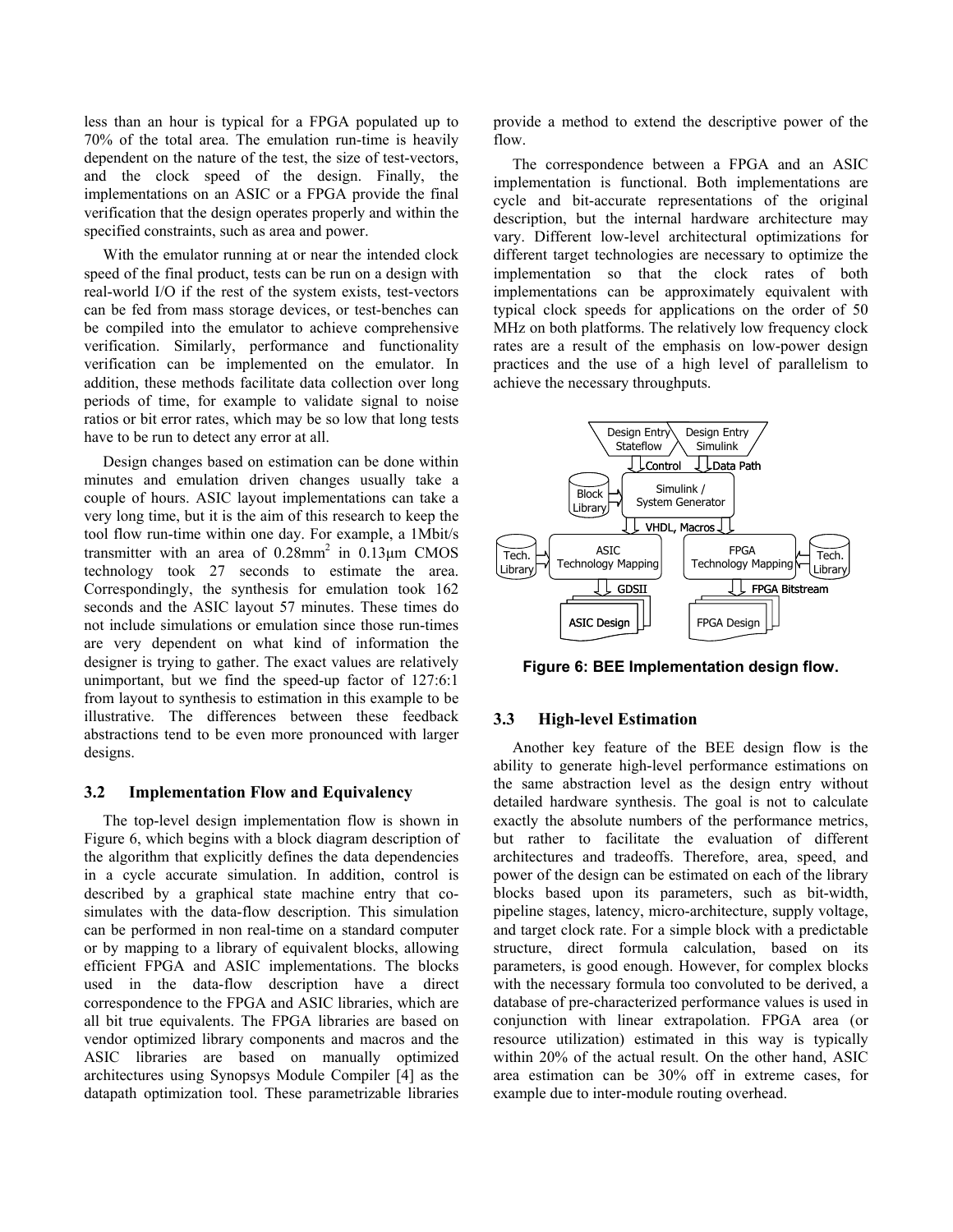However, system-level estimation can happen in a matter of minutes instead of hours or days that are typical for detailed simulations after hardware synthesis. An additional advantage of this approach is that since the highlevel description contains all the information necessary to drive the design flow, estimates can be made of power, area, and speed of the final design. This allows the algorithm designer to trade-off algorithm and architecture issues to rapidly and efficiently optimize the design, while still maintaining full control over the final hardware implementation.

# **4 Case Study**

To illustrate the usage of the design flow, a MAP decoder using the BCJR algorithm [5], targeting FPGA hardware acceleration, is used as an example. The BCJR decoder is used as part of a turbo decoder design, documented in [6]. Figure 7 depicts the top level representation of the design with hardware testbench described in Simulink.



**Figure 7: Turbo decoder design in Simulink** 

Each of the blocks represents a particular subsystem, which contain multiple hierarchies of children subsystems and leaf library components. The source data (or input vectors) are generated using a hardware pseudo-random number generator. The generator produces a uniform distribution of numbers and is implemented using a cellular-automata algorithm [7]. The channel encoder encodes the source data at 2/3 rate to 1/3 systematic parallel concatenated convolutional code produced from generator polynomials  $1+D^2+D^3$  or  $1+D+D^3$ . The actual channel is modeled as all-white-Gaussian (AWG) with configurable signal-to-noise (SNR) values. The AWG noise is generated through the summation of eight independent uniform pseudo-random number generators, similar to the one used for source data. The SNR is controlled through the multiplication of the AWG noise with preset scaling factors. After the channel, the received data is decoded using the BCJR decoder, and then the decoded data is verified with the original source data for bit-error-rate (BER) calculation at the end. Finally, the total number of bit error values are recorded in a SRAM for each of the 16

preset SNR values, and for each SNR value, one billion input vectors are used for the BER calculation. The experiment result is captured in Figure 8.



**Figure 8: BCJR decoder waterfall curve** 

The entire design fits easily in a Xilinx Virtex-E 2000-6- FG680 FPGA with a maximum clock rate of 13.2 MHz. Running at the maximum frequency, the whole BER experiment took 20.2 minutes on the FPGA. The compilation process from the Simulink design input to final FPGA bit configuration file took 44 minutes, out of which, 17 minutes were used for VHDL netlist and function core generation and 27 minutes for FPGA backend synthesis, mapping, and placement & routing.

High-level area estimation was used to determine the size of the design early in the design cycle. The estimation time of the final design is a little over 9 minutes, which is less than a quarter of the whole compilation time. Table 1 lists the comparison between estimated and actual resource utilization of the design. Usually, dedicated FPGA components, such as the block RAM, are estimated with high accuracy, because the usage of such components corresponds directly to the library components used in the design. On the other hand, utilization of more flexible hardware components, such as the look-up-table (LUT), is often subject to logic optimization and timing driven synthesis, therefore 20% estimation error can be expected. Finally, somewhat complex resource unit counts, such as those based on slices in Xilinx FPGAs, can be greatly influenced by timing-driven placement and routing (PAR) algorithm as well as the overall resource utilization of the FPGA chip. Hence estimation error can be as high as 30%.